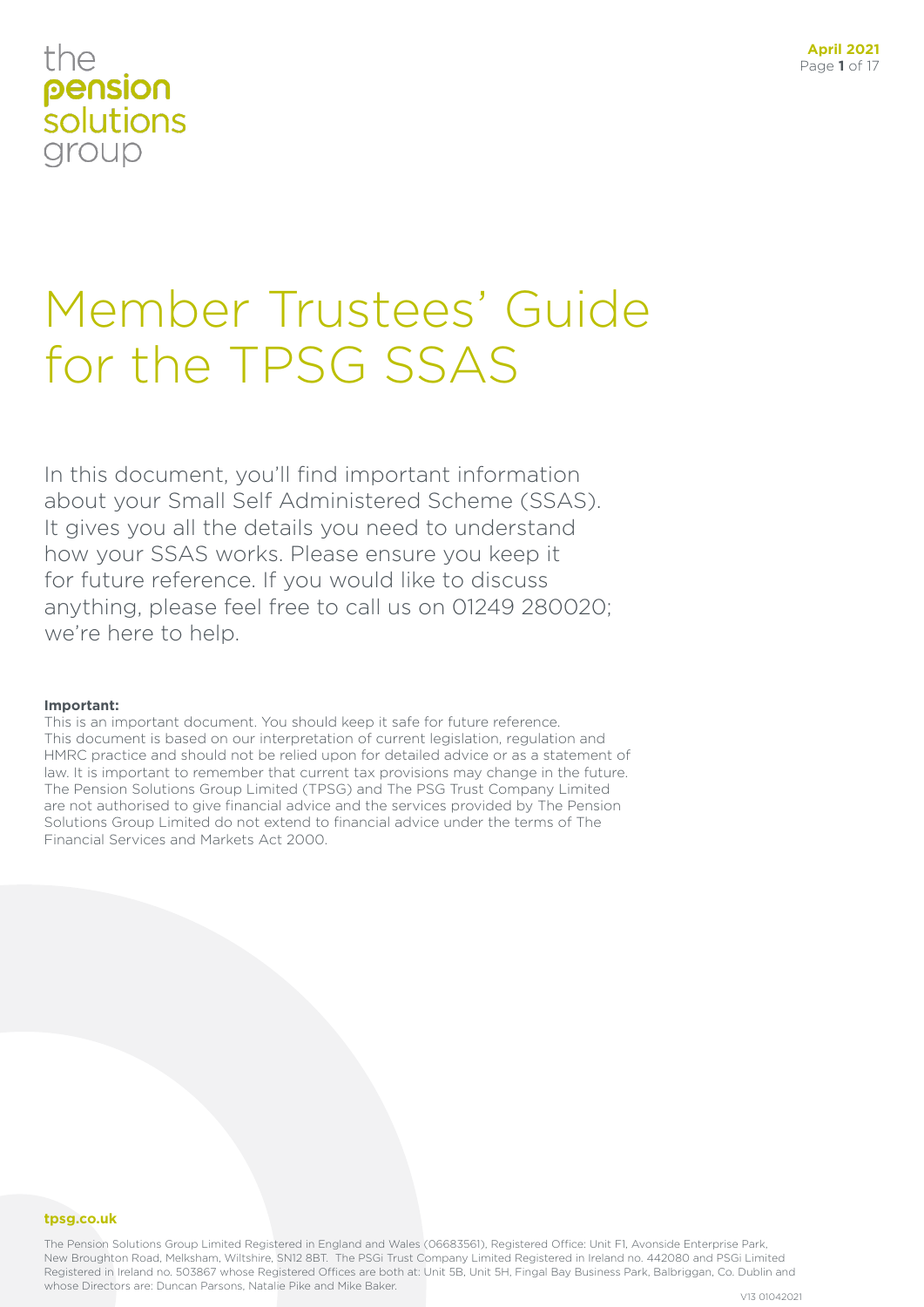### **Member Trustees' Guide for the TPSG SSAS**

If you need assistance, please call us: 01249 280020

### Important information about your Small Self Administered Scheme

### **Introduction**

We know that a Small Self Administered Scheme (SSAS) can be an incredibly useful retirement planning tool for a lot of people, but all too often the flexibility that you think you are getting, just isn't there. For starters most providers will stipulate what their Clients can invest in, rather than offer you the full flexibility allowed by prevailing legislation. That's really where we come in; what you see is what you get. We aren't offering you one thing in theory and another in practice, our approach to SSAS administration is driven by wanting you to have the very best that a SSAS can offer – maximum flexibility, unrestricted access to all investment options, dedicated administration and no compromises. We've spent quite a bit of time looking at how other SSAS providers behave so that we can offer you an alternative - a Small Self Administered Scheme in more than just name.

This guide is designed to give you, the Member and Trustee of a TPSG SSAS, all the information you need about the SSAS, its benefits and investment opportunities as well as your responsibilities as a Trustee.

### **The SSAS**

A TPSG SSAS is a self-directed Occupational Pension Scheme, sponsored by an employer or employers, independently established under individual Trust for the benefit of its Member(s) and registered with HM Revenue and Customs (HMRC) as a Registered Pension Scheme. Membership of a TPSG SSAS is at the discretion of the sponsoring employer(s), but members do not always need to employed by one of those companies, the SSAS can be joined by employees of other employers.

### **The Member Trustees**

The Members of the SSAS will also be Trustees of the SSAS and are known as Member Trustees.

The Member Trustees cannot be:

- minors:
- persons convicted of an offence involving dishonesty or deception;
- individuals with undischarged arrangements with creditors;
- disqualified Directors;
- persons disqualified from being a Trustee by the Pensions Regulator.

Any Member Trustee who finds themselves in one of these categories must resign as a Trustee immediately.

### **The Independent Trustee and the Scheme Administrator**

The PSG Trust Company Limited is the Independent Trustee for the SSAS and is a co-owner of all SSAS investments and signatory to all SSAS bank accounts. The Pension Solutions Group Limited (TPSG) acts as the Scheme Administrator registered with HMRC.

### **tpsg.co.uk**

The Pension Solutions Group Limited Registered in England and Wales (06683561), Registered Office: Unit F1, Avonside Enterprise Park, New Broughton Road, Melksham, Wiltshire, SN12 8BT. The PSGi Trust Company Limited Registered in Ireland no. 442080 and PSGi Limited Registered in Ireland no. 503867 whose Registered Offices are both at: Unit 5B, Unit 5H, Fingal Bay Business Park, Balbriggan, Co. Dublin and whose Directors are: Duncan Parsons, Natalie Pike and Mike Baker.<br>
V13 01042021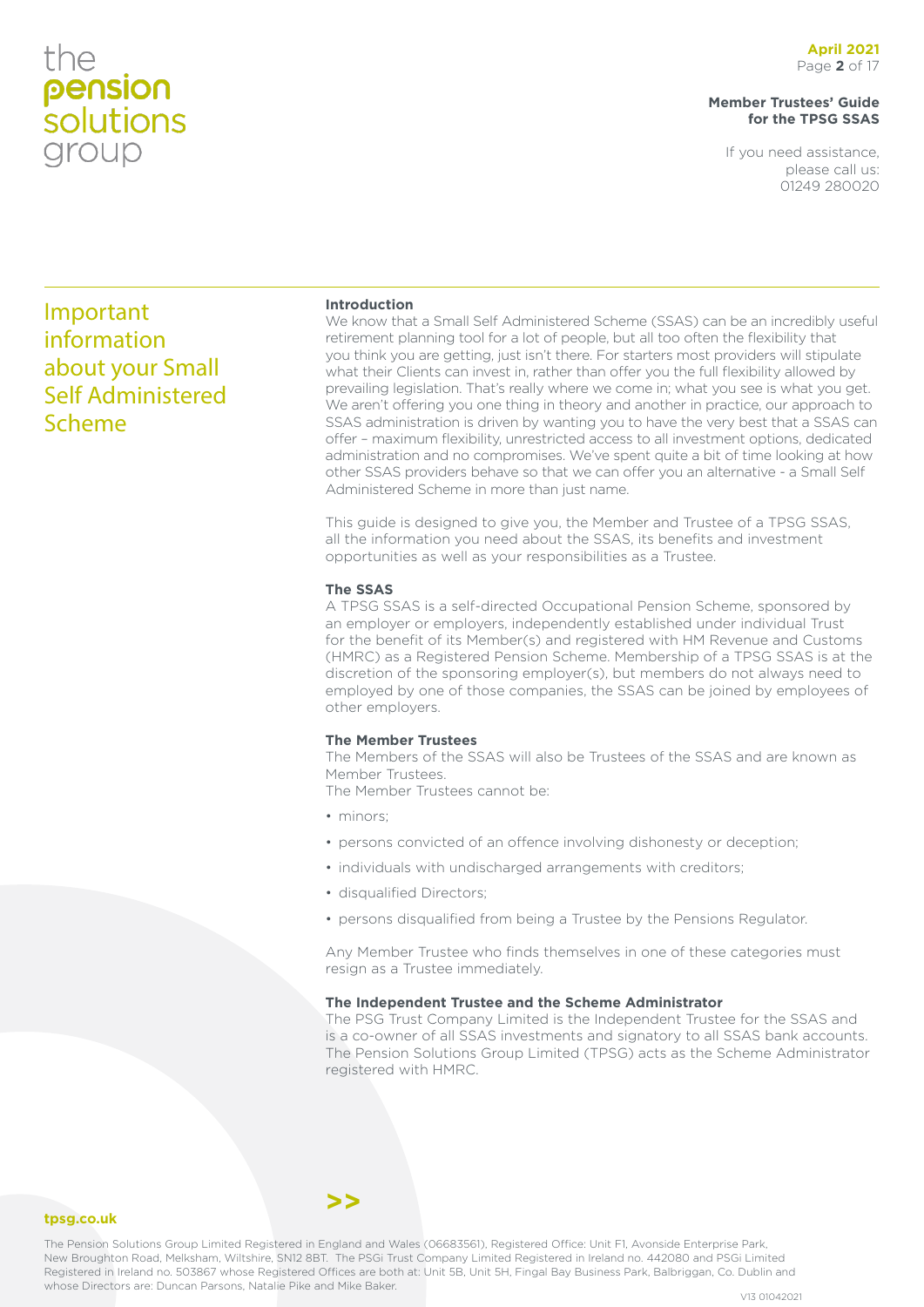### **Member Trustees' Guide for the TPSG SSAS**

If you need assistance, please call us: 01249 280020

### **The Member Trustees' Guide responsibilities**

It is the duty of the Member Trustees and The PSG Trust Company Limited to ensure that the SSAS is properly administered. This is partly achieved by the appointment of a Scheme Administrator. Trust law requires the Trustees to act prudently, conscientiously and with the utmost good faith and in the best interests of the beneficiaries of the Trust. Member Trustees have a responsibility under relevant legislation to:

- hold regular Trustee meetings to which all Trustees are invited and prepare minutes of all Trustees' meetings and ensure that the date, time, place, attendees and decisions are recorded;
- receive investment advice;
- regularly review investments to ensure they remain appropriate;
- prepare the annual accounts for the SSAS. TPSG will ensure the annual accounts are completed as part of our standard service;
- provide information to the Members;
- maintain accurate and complete SSAS records.

TPSG will also:

- provide Trust documentation to establish and govern the SSAS and where necessary amend it;
- register the SSAS with HMRC;
- provide SSAS administration services;
- maintain SSAS accounting records;
- provide technical support regarding all aspects of the SSAS, its investments and benefits;
- liaise with HMRC where necessary and file the scheme reports required by HMRC;
- make any payment due to HMRC from the trustee bank account.

TPSG will advise the Member Trustees on the regulations affecting their SSAS and the requirements of legislation. TPSG representatives are available to attend Trustee meetings.

As Independent Trustee, The PSG Trust Company Limited must be party to and co-owner of all investments.

### **The tax efficient Trust**

A TPSG SSAS provides members with considerable tax advantages, for example:

• a member who is a UK resident will receive tax relief on their personal contributions of up to £3,600 (gross) or 100% of their earnings, if greater, as long as they do not exceed the Annual Allowance (see page 4) applying to the tax year in which the contribution is made;

### **tpsg.co.uk**

The Pension Solutions Group Limited Registered in England and Wales (06683561), Registered Office: Unit F1, Avonside Enterprise Park, New Broughton Road, Melksham, Wiltshire, SN12 8BT. The PSGi Trust Company Limited Registered in Ireland no. 442080 and PSGi Limited Registered in Ireland no. 503867 whose Registered Offices are both at: Unit 5B, Unit 5H, Fingal Bay Business Park, Balbriggan, Co. Dublin and whose Directors are: Duncan Parsons, Natalie Pike and Mike Baker.<br>
V13 01042021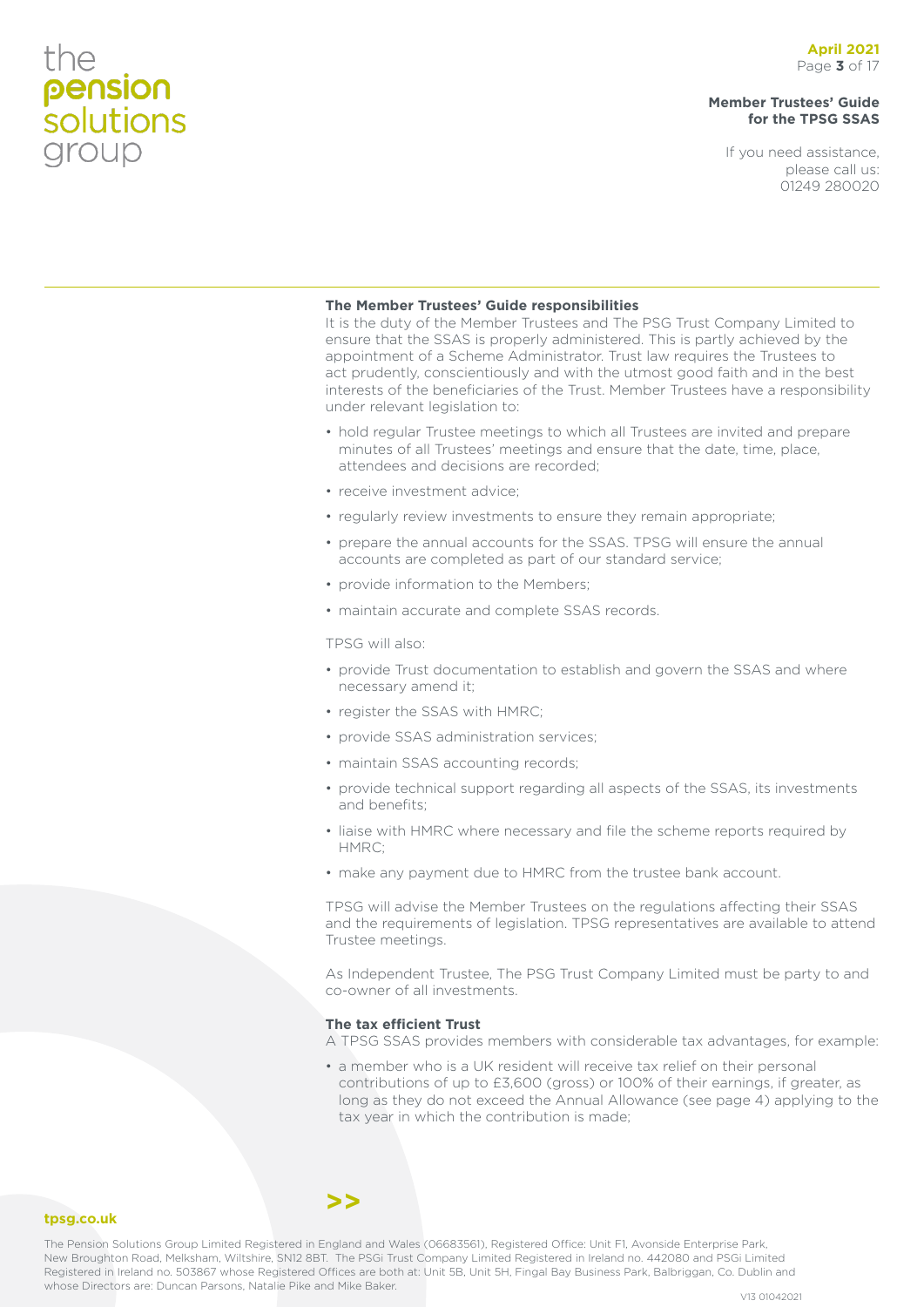### **April 2021** Page **4** of 17

### **Member Trustees' Guide for the TPSG SSAS**

If you need assistance, please call us: 01249 280020

- contributions made by an employer qualify for tax relief in the year they are made, provided they are wholly and exclusively for the purposes of the employers trade;
- investments (other than dividend income on UK equities) grow free from UK Capital Gains Tax and Income Tax;
- pension benefits can be drawn from your SSAS from age 55, some of which can be paid free from income tax (usually limited to 25% of the total fund being converted to drawdown crystallised);
- lump sum death benefits can be paid free from Inheritance Tax;
- investments are protected from personal bankruptcy.

The Chairperson is a Member Trustee appointed by the other Members (in the case of a SSAS with more than one Member). The Chairperson's role will include being TPSG's main point of contact on behalf of the SSAS.

#### **Funding the SSAS**

Members and their employers may contribute to the SSAS. TPSG can provide details on the level of contribution necessary to fund for specific pension benefits and engage the services of an Actuary if required.

### **Member contributions**

There is no limit to Member contributions but tax relief will only be granted on contributions up to 100% of the member's earnings in any tax year, subject to the Annual Allowance (or Money Purchase Annual Allowance (MPAA) once an income has been taken in the case of Flexi-Access Drawdown or Uncrystallised Funds Pension Lump Sum (UFPLS)). Members who do not have earnings may contribute up to £3,600 gross (£2,880 net) in the tax year.

#### **Employer contributions**

Employer contributions are similarly unlimited and will receive corporation tax relief in the year they are made, provided they are wholly and exclusively for the purposes of the employer's trade and which do not exceed 100% of the member's earnings in the tax year of payment. However, the situation for controlling company directors is less straight forward and contributions may not be limited to 100% of salary. Specialist advice should be sought from the Sponsoring Employer's accountant. Employer contributions are also subject to the Annual Allowance (or MPAA).

In addition, HMRC may require tax relief on the employer's contributions to pensions to be spread over more than one accounting period if there was a large increase in the level of the employer contributions from one chargeable period to the next. The employer's accountant should advise on these aspects.

### **The Annual Allowance (AA)**

Whilst there is no limit at all to what you can contribute, HMRC will only allow a certain amount of tax relief each year. This is known as the Annual Allowance, the current limit is £40,000.

**tpsg.co.uk**

the

**pension**<br>solutions

group

The Pension Solutions Group Limited Registered in England and Wales (06683561), Registered Office: Unit F1, Avonside Enterprise Park, New Broughton Road, Melksham, Wiltshire, SN12 8BT. The PSGi Trust Company Limited Registered in Ireland no. 442080 and PSGi Limited Registered in Ireland no. 503867 whose Registered Offices are both at: Unit 5B, Unit 5H, Fingal Bay Business Park, Balbriggan, Co. Dublin and whose Directors are: Duncan Parsons, Natalie Pike and Mike Baker.<br>V13 01042021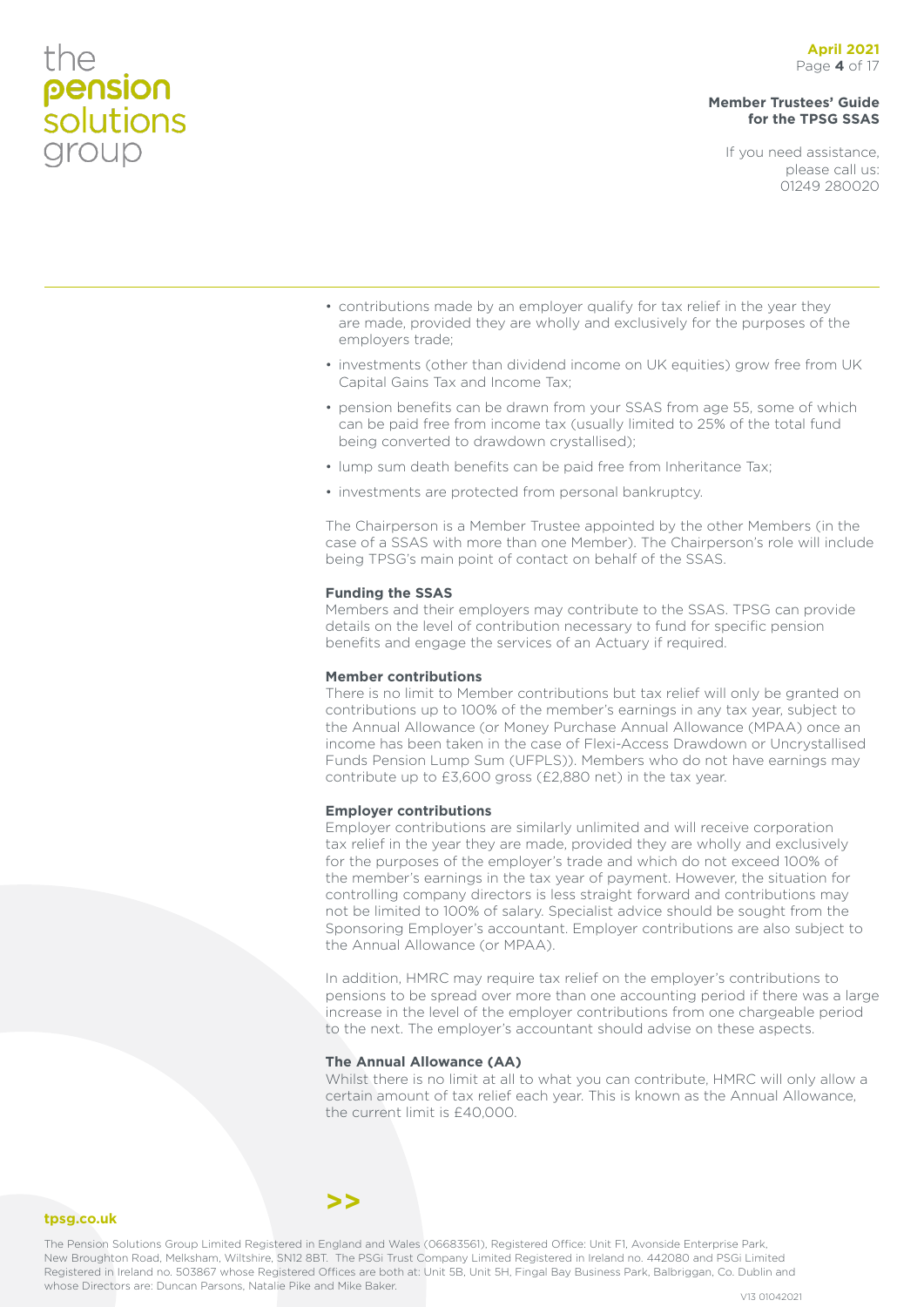### **Member Trustees' Guide for the TPSG SSAS**

If you need assistance, please call us: 01249 280020

Any contribution in excess of the Annual Allowance will be subject to a 40% tax charge, levied on you by HMRC.

The only times that the Annual Allowance does not apply and no tax charge will be levied are:

- in the year in which you retire where your retirement is on the grounds of severe ill health;
- in the year that you die.

### **Annual Allowance Tapering**

Tapered Annual Allowance means that from the tax year 2016/17, the AA is reduced but only for those with incomes in excess of £150,000. For a full explanation of what is included in the definition of 'income' for these purposes, you should talk to your Financial Adviser.

Income in excess of £150,000 is 'adjusted income' and this includes income for the year plus pension contributions (both personal and company contributions). If income does not exceed £110,000, pension contributions are ignored. It is therefore possible to have adjusted income of greater than £150,000 (when you have added in pension contributions) but income of lower than £110,000 which means tapering will not be triggered.

If income exceeds £110,000 and adjusted income exceeds £150,000 tapering is applied and for every £2 of income above £150,000, you would have your Annual Allowance (AA) reduced by £1, down to a minimum AA of £10,000. The maximum reduction to the AA is therefore £30,000 but you would need an adjusted income of at least £210,000 to trigger the full effects of tapering.

### **Carry-Forward**

You may qualify for tax relief on contributions in excess of the Annual Allowance where you have unused Annual Allowance from the three previous qualifying Tax Years. A Tax Year will qualify provided you were a Member of a Registered Pension Scheme. For the purposes of the Carry-Forward facility the Annual Allowance is always deemed to be at the prevailing rate (currently £40,000) even if it was higher than this in previous Tax Years.

### **Money Purchase Annual Allowance (MPAA)**

The current MPAA allowance is £4,000. Where you have taken an income payment in the form of Flexi-Access drawdown or UFPLS, any pension contributions or pension accruals made in the tax year during which you take income, or in any subsequent tax years after, will be subject to the Money Purchase Annual Allowance with no Carry Forward.

It is important to note that you must inform us and any other pension provider if you have, or do in the future take any income in the form of Flexi-Access Drawdown (or UFPLS) from any pension fund. From the point of the first income payment the contributions will be limited to MPAA for all pension schemes combined. It is your responsibility to inform all schemes within 91 days of this date otherwise a £300 fine could be imposed.

#### **tpsg.co.uk**

The Pension Solutions Group Limited Registered in England and Wales (06683561), Registered Office: Unit F1, Avonside Enterprise Park, New Broughton Road, Melksham, Wiltshire, SN12 8BT. The PSGi Trust Company Limited Registered in Ireland no. 442080 and PSGi Limited Registered in Ireland no. 503867 whose Registered Offices are both at: Unit 5B, Unit 5H, Fingal Bay Business Park, Balbriggan, Co. Dublin and whose Directors are: Duncan Parsons, Natalie Pike and Mike Baker.<br>V13 01042021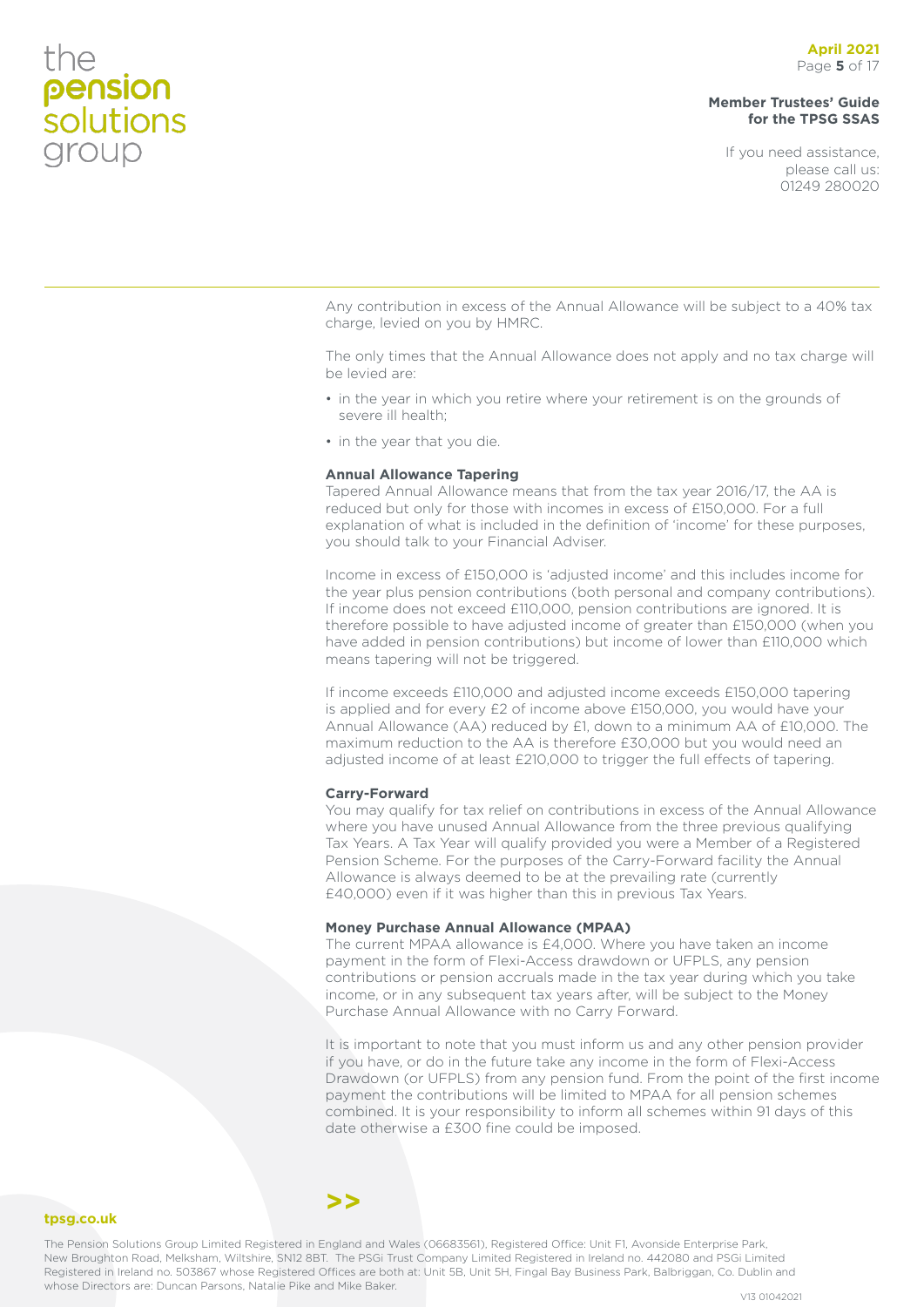### **Member Trustees' Guide for the TPSG SSAS**

If you need assistance, please call us: 01249 280020

How much tax relief a Member will receive on his or her contributions also depends on one of the following:

If the Member is resident in the UK, or in receipt of relevant UK earnings that are subject to UK tax:

- the Member can contribute up to 100% of their salary (up to the Annual Allowance) and;
- the tax relief the Member will receive on his or her contributions is the higher of £3,600 gross or 100% of your UK earnings;
- if the Member has no earnings, he or she can contribute £2,880 net and receive basic rate tax relief on this amount.

If the Member is not resident in the UK, but was when the SSAS was set up and has been UK resident at some point in the last five years:

- tax relief will be granted on contributions up to £3,600 gross, but;
- if the Members contribute over £2,880 net, they will not receive any tax relief on the excess;
- if the Member is non UK resident the Member can still contribute any amount they like, but he or
- she will not receive any tax relief on their contributions from HMRC;
- tax relief on Member contributions is claimed via the Members personal tax return.

There are some other important points relating to making contributions that you should be aware of:

- if a Member has Enhanced Protection, Fixed Protection or a third type of protection called Individual Protection, he or she should consult his or her Financial Adviser before making any contributions as the Member will lose this protection once he or she has done so;
- a Member can have a SSAS and be a Member of a personal pension scheme as well without restricting the amount the Member can contribute to either. However, the Member only has one Annual Allowance (or MPAA) covering all schemes;
- there is no minimum requirement for contributions;
- the Member's contributions, the Member's employer's contributions and any increase in the value of any defined benefits scheme that the Member is entitled to, will count towards the Member's Annual Allowance (or MPAA);
- transfers or debits from a divorce settlement, do not count towards a Member's Annual Allowance (or MPAA);
- a Member or their employer can make contributions to his or her SSAS in the form of other assets, as well as just cash, such as certain shares or other assets permitted as investments in the SSAS. The Member should take advice from his or her Financial Adviser if he or she is considering this;
- contributions paid by the Sponsoring Employer or another participating employer that sponsors the SSAS will be paid gross.

### **tpsg.co.uk**

The Pension Solutions Group Limited Registered in England and Wales (06683561), Registered Office: Unit F1, Avonside Enterprise Park, New Broughton Road, Melksham, Wiltshire, SN12 8BT. The PSGi Trust Company Limited Registered in Ireland no. 442080 and PSGi Limited Registered in Ireland no. 503867 whose Registered Offices are both at: Unit 5B, Unit 5H, Fingal Bay Business Park, Balbriggan, Co. Dublin and whose Directors are: Duncan Parsons, Natalie Pike and Mike Baker.<br>V13 01042021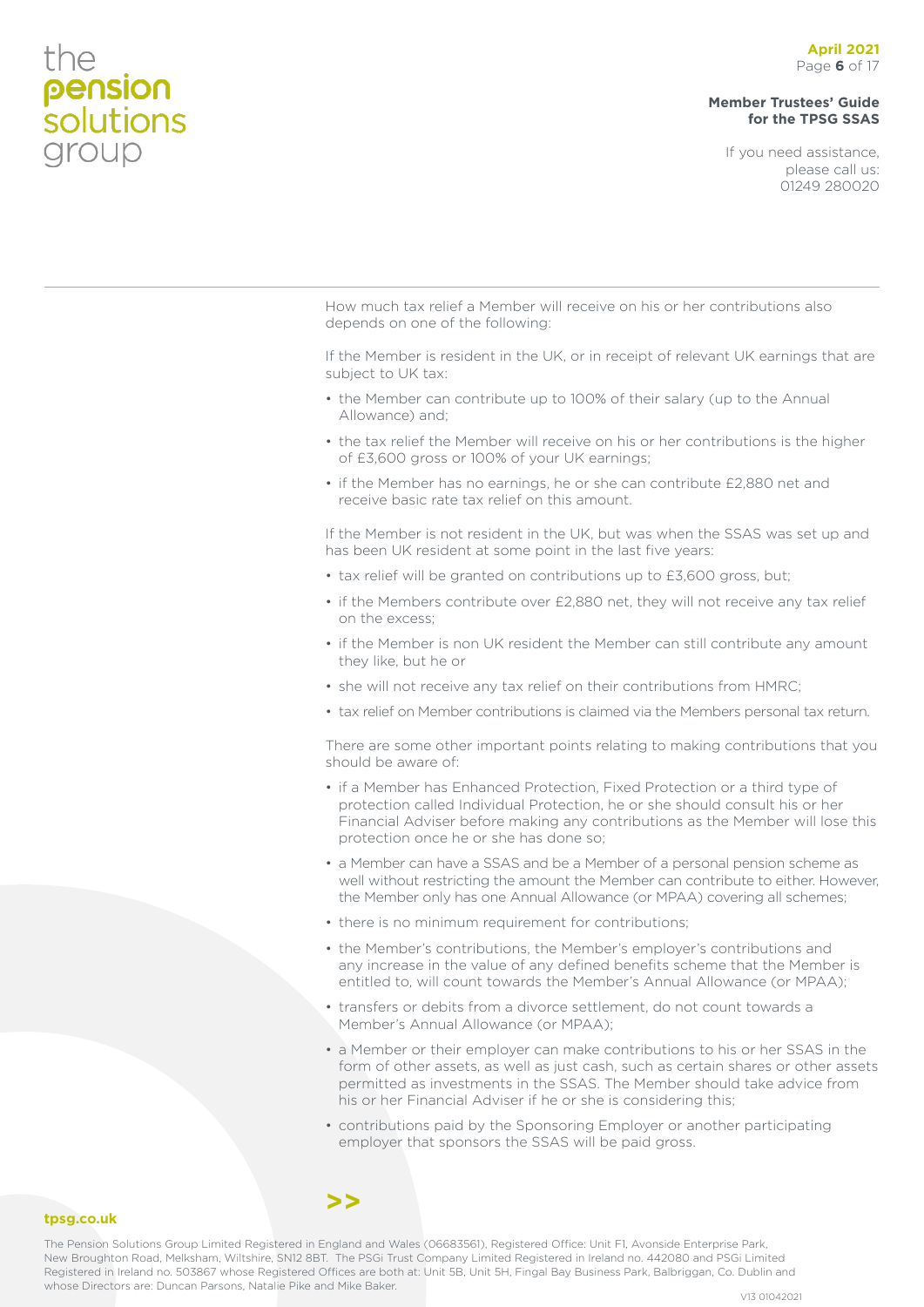### **Member Trustees' Guide for the TPSG SSAS**

If you need assistance, please call us: 01249 280020

### **The Lifetime Allowance**

The Lifetime Allowance (LTA) (not to be confused with the Annual Allowance), is the maximum fund that you can accrue from all sources without incurring a tax charge from HMRC. The LTA is currently £1,078,900.

If the fund a Member uses to provide benefits, exceeds their LTA, they can choose to take the excess as income, as a lump sum, or as a combination of both, but will incur a tax charge of:

- 25% on the excess, if paid as an income (in addition to income tax on the income payments), or:
- 55% on the excess, if they take the funds as a lump sum.

### **Existing pension arrangements**

Members could also have pension benefits in other pension arrangements, such as other employer sponsored schemes or personal pensions either in another UK Registered Pension Scheme or a Qualifying Recognised Overseas Pension Scheme. The assets within these pensions could be transferred to the SSAS and if any of the following possible courses of action are being considered by a Member they should be discussed with the appointed Regulated Financial Adviser:

- transfer the value of the investments in other arrangement(s) into the SSAS, by cash or In specie transfer. This will increase the funds/asset under the control of the Member(s) and available for investment;
- assign other pension policies or assets so that they become an asset of the SSAS (subject to any requirements of the policy provider being met). Assigning another arrangement to become an asset of the SSAS, increases the overall value of the SSAS and contributions to the assigned policy can continue, unless the Member has Enhanced Protection, Fixed Protection or Individual Protection. This option is often taken when a surrender of the policy and a cash transfer is not preferable. For example, a penalty would be incurred if the funds were moved or the loss of certain rights, such as guaranteed annuity rates;
- make the other arrangement paid up, leaving the funds with the existing provider if there are unacceptable penalties on the fund if a transfer proceeds, or if there are guaranteed annuity rates attached to the arrangement and the Member does not wish it to be assigned to the SSAS or assignment is not possible;
- continue to run the other arrangement alongside the new SSAS.

You will not lose any Enhanced Protection, Fixed Protection or a third type of protection called Individual Protection, entitlement on transfer, provided it is a 'permitted transfer' under HMRC rules.

### **Pensions and divorce**

**>>**

When the courts review the assets of the individuals going through divorce proceedings, accrued pension benefits can be taken into account. This may result in one party receiving a pension credit from the other, who incurs a pension debit of the amount that is ordered to be paid.

### **tpsg.co.uk**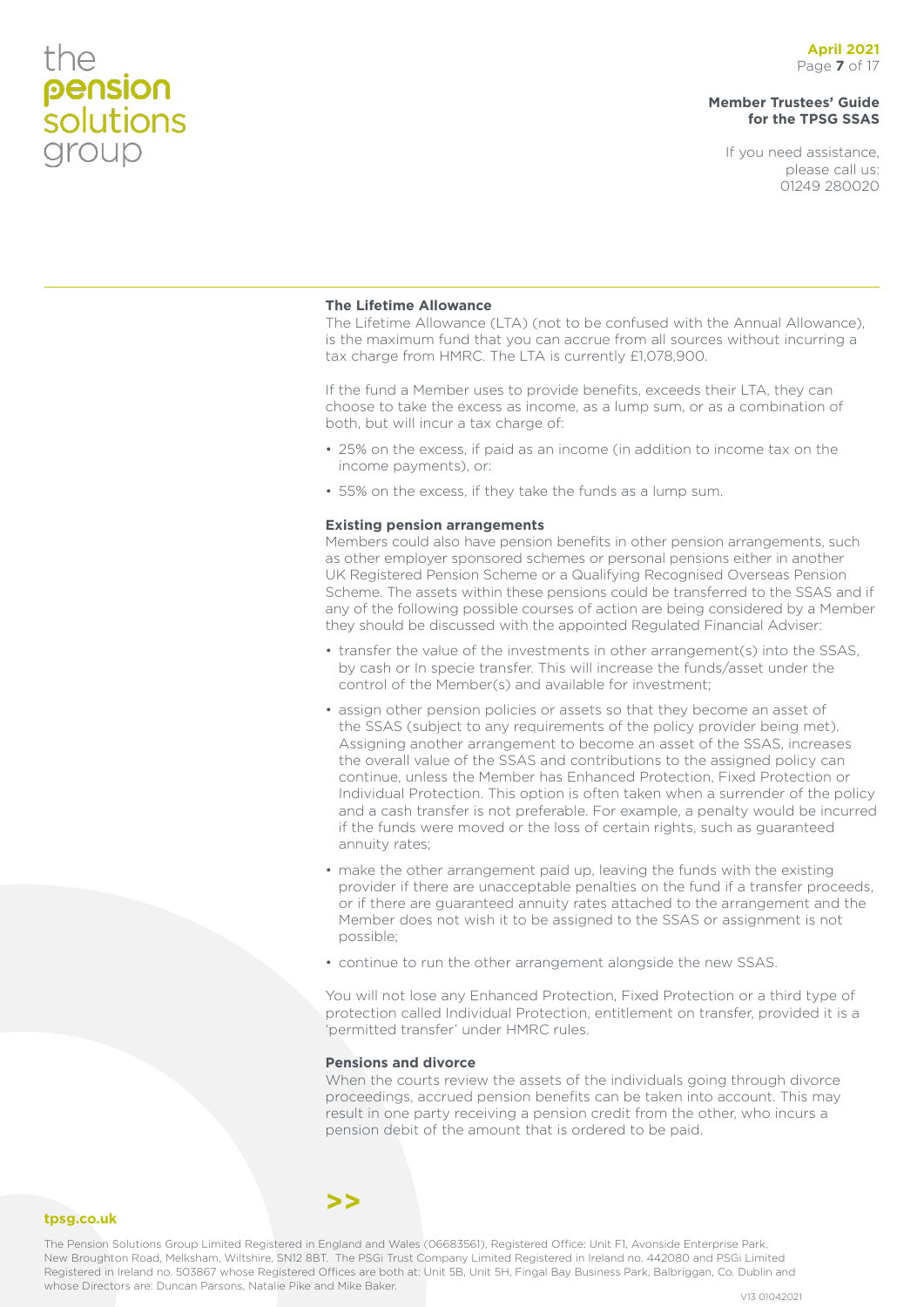### **Member Trustees' Guide for the TPSG SSAS**

If you need assistance, please call us: 01249 280020

Pension credits count towards the recipient's LTA. Pension debits can be replaced by future contributions.

### **SSAS bank accounts**

Once TPSG receives notification from HMRC that the SSAS has been registered, TPSG will open a trustee bank account. This account is used to hold the cash funds necessary to run the SSAS. As Independent Trustee, The PSG Trust Company Limited is sole signatory to all accounts and acts under instruction from the Chairperson.

### **Investments in the SSAS**

TPSG SSAS Member Trustees have complete control over their investments and are free to appoint the investment adviser of their choice to help take advantage of the wide range of investment opportunities open to them. Decisions relating to investments must be made with the unanimous agreement of all members.

There is no restriction on the sale or purchase of assets to or from Member Trustees or other connected parties, but these transactions must be at arms length, i.e. at market value.

Please note that TPSG will allow any investment to proceed, subject to the rules of HMRC.

### **Investment opportunities**

Commercial property Land Loans to unconnected parties Unquoted shares Gilts, bonds & fixed interest stock Authorised Investment trusts Authorised Unit trusts Insurance company funds Bank & building society deposits Futures and options Second hand traded endowments UK Real Estate Investment Trusts (REITs) Insurance company managed funds and unit linked funds Quoted equities on the London Stock Exchange Securities on the Alternative Investment Market (AIM) Quoted worldwide equities Exempt Property Unit Trust Offshore managed funds UK and EEA based Open Ended Investment Companies (OEICs)

**Investments that attract a tax charge**

Residential property Antiques Rare books and stamps Oriental rugs Furniture Works of art Vintage cars Yachts Jewellery and gemstones Krugerrands Loans to members of their families Fine wines

This list is not necessarily exhaustive.

### **>>**

**tpsg.co.uk**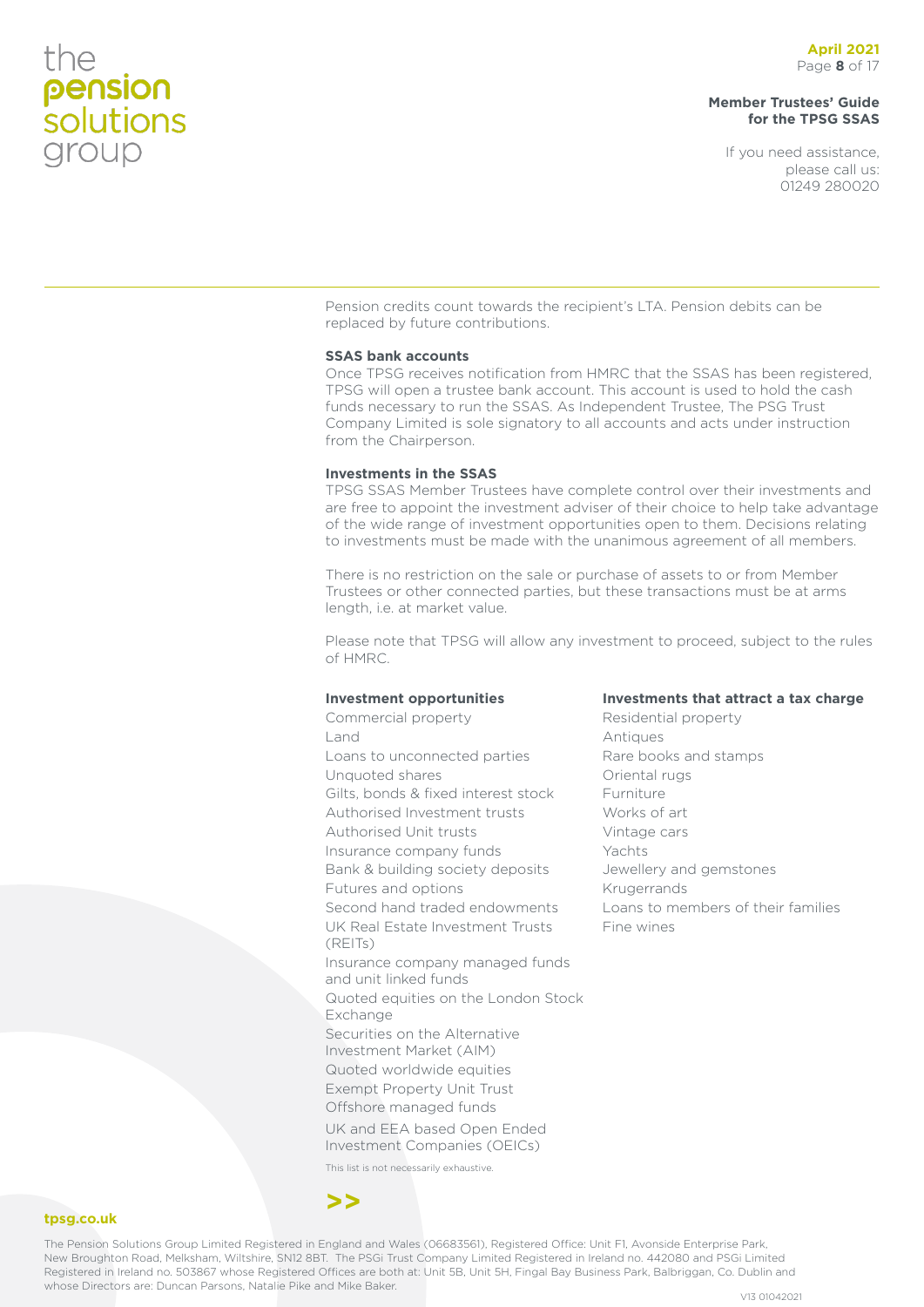**tpsg.co.uk**

### **Member Trustees' Guide for the TPSG SSAS**

If you need assistance, please call us: 01249 280020

### **Property purchase**

Commercial property can be purchased through the SSAS, as part of the Trustees' investment strategy. An independent valuation of the property must be obtained before the purchase. If there are insufficient funds in the SSAS, the SSAS can borrow to assist the purchase. Insurance must be in place at all times and rental payments must be kept up to date, and this is particularly important where borrowing repayments are to be met from rental income.

#### **Loans**

Sponsoring Employer Loans can be made to the Sponsoring Employer or a participating employer. Loans can also be made to third party companies or individuals. Loans are restricted by the size of the fund.

The main rules for Sponsoring Employer Loans are as follows and must be strictly adhered to:

- loan are restricted to a maximum of 50% of the value of the net assets of the SSAS;
- the borrower must have access to a suitable, unencumbered asset to use as security for the loanbut the asset does not have to be owned by the borrower. It could be owned by a member or a third party. The asset could be property, shares (subject to an independent auditor's valuation), shop stock (provided stock levels are maintained at the required level) or another valuable asset.
- It must be possible for a first charge or equivalent to be given to the SSAS Trustees over the asset to cover the loan capital and interest on the loan (for the duration of the loan);
- the asset must stand up to formal independent valuation by a qualified person;
- the borrower must be financially capable of meeting regular capital and interest repayments over a maximum term of 5 years;
- the minimum interest rate the SSAS may charge is calculated by reference to 1% above the average of the base lending rates of the 6 leading high street banks as specified by HMRC;
- if the borrower defaults on the loan, the SSAS Trustees will enforce the loan security in order to recover the debt.

The terms and conditions of any loan must be authorised by TPSG and all Member Trustees, who must be able to demonstrate that it is a prudent investment decision if questioned by HMRC.

#### **Unlisted company shares**

Investment in unlisted shares is permitted but there are HMRC restrictions on investments in connected parties. The restrictions are to ensure that members do not derive any non-relevant benefits or indirectly invest in assets that attract a tax charge, such as residential property. Please contact us if you are considering this type of investment.

#### **Borrowing to invest**

The SSAS may borrow money from lenders to purchase particular assets, or to otherwise benefit the Member. This could include borrowing to provide a

### **>>**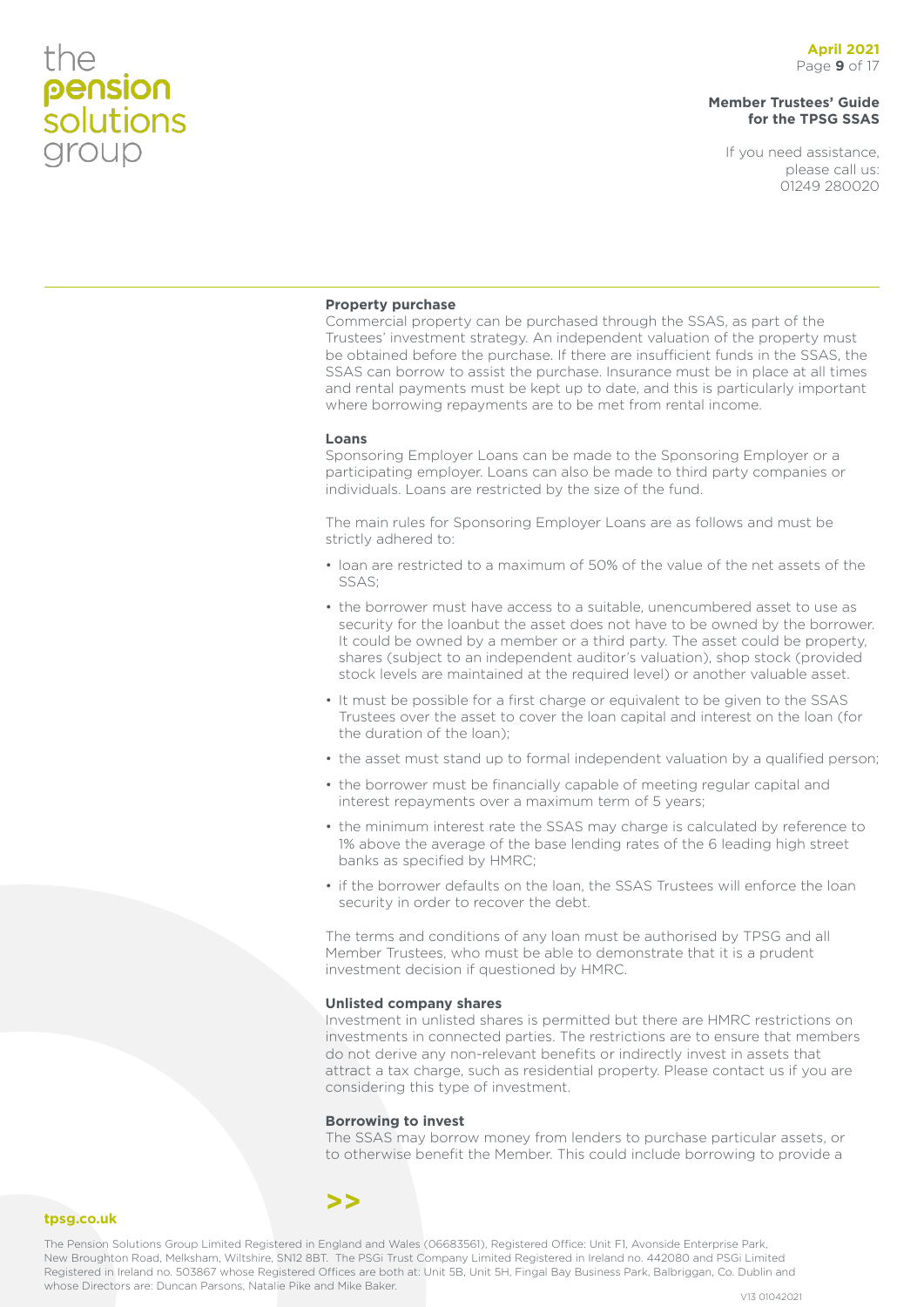**tpsg.co.uk**

### **Member Trustees' Guide for the TPSG SSAS**

If you need assistance, please call us: 01249 280020

member's benefit that has become payable. The maximum the SSAS can borrow is 50% of the net fund value at the date the borrowing is taken.

### **Trading**

If pension schemes trade, tax becomes payable by the Trust on the trading activity and must be declared on a self assessment form at the end of the fiscal year. The onus of deciding what is a trading activity rests with the Trustees and the Scheme Administrator; for example, a SSAS that purchases property for development and then sells it on a short while later for a profit is unlikely to encounter any problems, but repeated activity of this nature would be considered as using a SSAS to trade. Such activity may jeopardise the registered status of the SSAS as well as incur tax charges. It is advisable to obtain specialist accountancy advice.

### **Registration of investments**

The PSG Trust Company Limited, as Independent Trustee, must be a named party and co-owner of all investments.

### **Non-standard investments**

TPSG permits a wide range of alternative investments. These investments tend to be unregulated or unauthorised, illiquid in nature, potentially of a higher risk and may be restricted in terms of who is permitted to invest in them.

An example is unregulated collective investment schemes, which are a category of investment that may only be invested in provided the underlying investor qualifies as either a High Net Worth or a Sophisticated Investor or similar. TPSG is able to confirm what the qualifying criteria of these categories of investors are on request. Not all non-standard investments are subject to these investor restrictions, but where these investments exist, TPSG will not permit those investments to proceed unless the qualifying criteria are met.

#### **Investment Due Diligence process**

TPSG subjects all investments to a comprehensive Due Diligence process before permitting the investment in the SSAS and each investment must be signed off by our internal Investment Committee.

As part of its Due Diligence TPSG will take reasonable steps to establish and verify the legal structure of the investment, the individuals responsible for running the investment structure, the nature of the investment and its objectives. We will raise any concerns we have on any aspect, with you, and confirm why we have not approved the investment, if applicable.

It is important to note that the purpose of the Investment Committee is to approve and permit the investment for the SSAS, but this does not constitute an endorsement of the investment and nor does it constitute a judgment as to the suitability of the investment for you as the SSAS member. As a pension scheme self-directed by the member, investment choice and selection is your responsibility in conjunction with your adviser, if any.

#### **Investment process**

We will act promptly upon any written instructions to invest in any permitted investment, but you should consider taking appropriate advice from a Regulated

### **>>**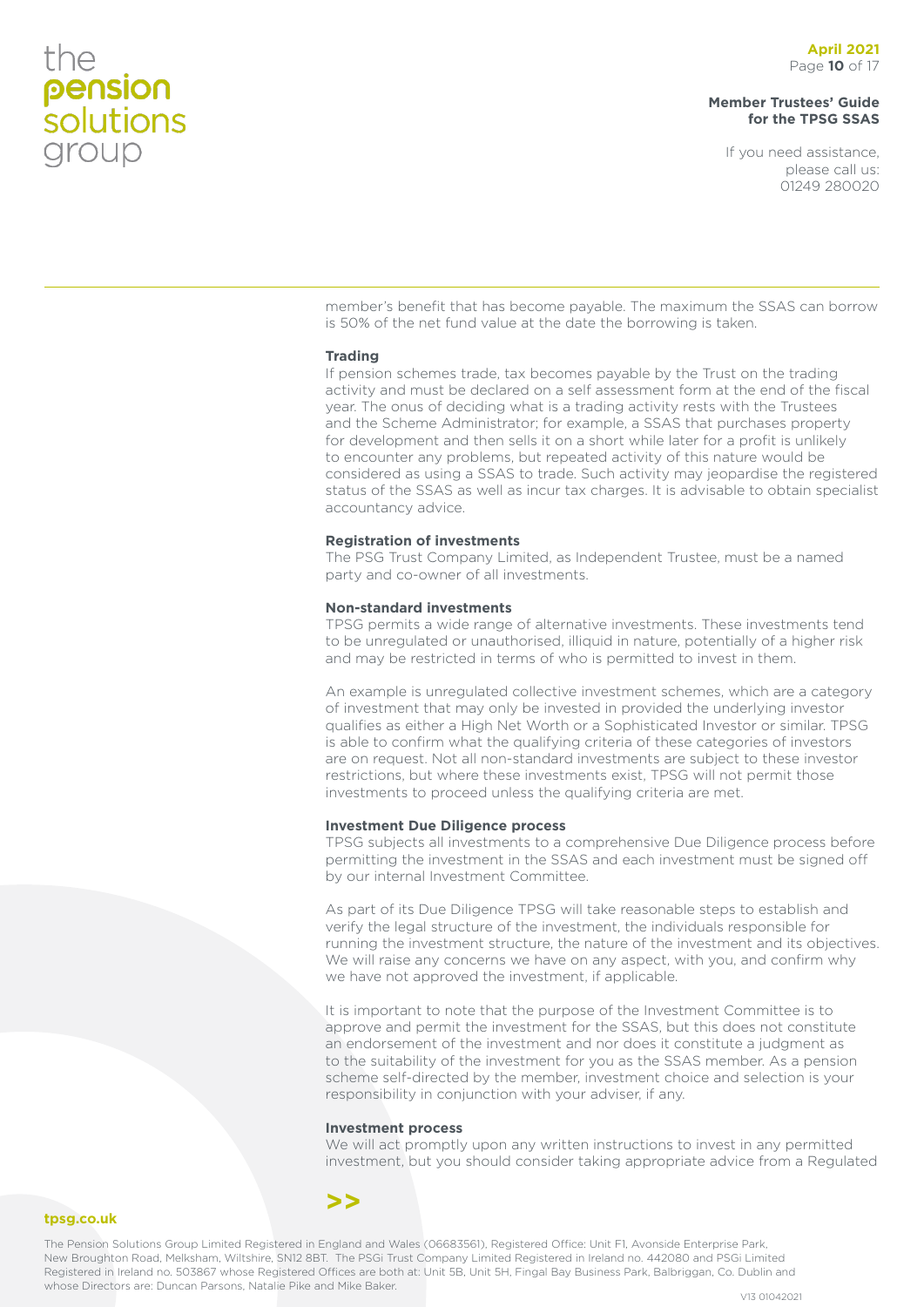### **Member Trustees' Guide for the PSG SSAS**

If you need assistance, please call us: 01249 280020

Financial Adviser before doing so. In addition, whilst we will always act as swiftly as possible, certain transactions will involve third parties over which we will have no control.

For more details on what you need to do to invest in any of these types of SSAS assets, you should talk to a Financial Adviser. However, provided advice is not required, and you just want some guidance on the SSAS Rules or HMRC practice or have a procedural question, please feel free to call us on 01249 280020.

Where a proposed investment is not yet approved by TPSG we endeavour to carry out our the Due Diligence process as quickly as possible but we will be reliant on your cooperation, and the cooperation of third parties in order to swiftly deal with this aspect.

### **Taking Benefits from the SSAS What benefits can I take?**

- a tax free lump sum, which is normally up to 25% of your share of the fund held in the SSAS, up to the maximum of 25% of the prevailing LTA, which can be taken any time from age 55 and is usually taken by your 75th birthday;
- an income, known as Flexi-Access Drawdown can be paid from age 55;
- a combination of income and lump sum paid out together known as UFPLS;
- an Annuity (secured pension), which can take the form of a conventional annuity, unit linked annuity or flexible unit linked annuity, purchased on the open market from a EEA insurance company or friendly society;
- a combination of phased Flexi-Access Drawdown, UFPLS and/or phased annuity purchase, allowing you to draw benefits in steps by using part of your fund initially and the remainder over a period of time. Each Benefit Crystallisation Event requires a test against the LTA which will take into account any benefits already crystallised from any other Registered Pension Schemes;
- a short term annuity purchased on the open market from a EEA insurance company or friendly society. This type of annuity is payable for a term of no more than five years.

You are able to transfer your flexible benefits to one or more different providers. If you were already in Capped Drawdown on the 6th April 2015, then you will remain in Capped Drawdown unless you decide to convert to Flexi-Access Drawdown, or you take additional benefits that exceed the current maximum income level.

You should always discuss the various options available to you with your Financial Adviser, to see what they are and which is most suited to your needs. Different product options from alternative providers will have features, rates of payment, different charges, and different tax implications.

There may be tax implications associated with accessing flexible benefits. Pension income is taxable at your marginal rate, which is dependent on the amount of income you receive from other pensions and other sources.

### **>>**

**tpsg.co.uk**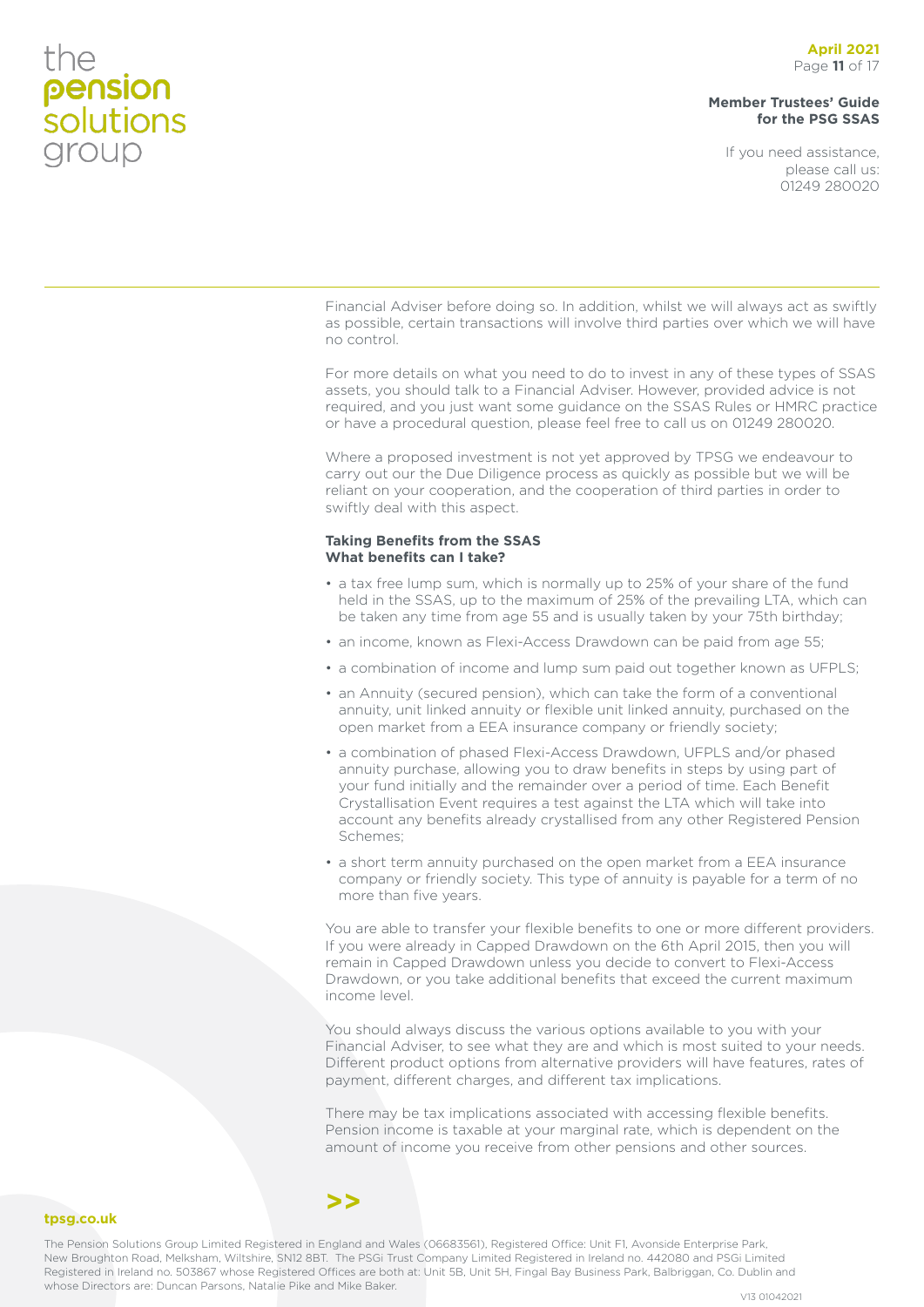### **Member Trustees' Guide for the PSG SSAS**

If you need assistance, please call us: 01249 280020

You can take your benefits anytime from age 55 (57 from 2028 increasing in line with State Pension Age (SPA) and thereafter 10 years below SPA), whether you have retired or not. When you do so, we will test your fund against the prevailing LTA, to ensure it is within limits and arrange for the appropriate HMRC tax charge to be paid from the fund if it is not.

The size of your fund at the time you take your benefits will depend on how much has been invested and the growth of those investments. In addition to the size of your fund, your pension benefits will depend on:

- how much you have previously taken in benefits;
- if you buy an annuity (secured pension on the open market) your age is again taken into account, along with the prevailing annuity rates;

There is no compulsion to take benefits at any time and there is no minimum or maximum amount of income you must take. There are also no restrictions on the level of income that you can take but the amount of further pension contributions you can make to money purchase schemes will be restricted. Any pension contributions or pension accruals made in the tax year during which you take income or in any subsequent tax years after will be subject to the MPAA. If you have a defined benefit scheme, you will still be able to contribute and accrue benefits up to the value of £40,000.00 a year in total but the amount you contribute to money purchase pensions must not exceed the MPAA.

### **Benefit Crystallisation Event**

- Taking benefits from your fund is known as a 'Benefit Crystallisation Event' (BCE). When a BCE takes place, we will check to ensure you have not exceeded the LTA. Any amount above the LTA will result in a tax charge. Examples of triggers for BCEs are:
- taking Pension Commencement Lump Sum or ill health lump sum;
- taking Flexi-Access Drawdown ;
- buying an annuity;
- transferring your benefits overseas;
- reaching age 75.

If the fund you use to provide your benefits, exceeds your LTA, you can choose to take the excess as income, as a lump sum, or as a combination of both, but you will incur a tax charge of:

- 25% on the excess, if paid as an income (in addition to Income Tax on the income payments), or:
- 55% on the excess, if you take the funds in excess of a lump sum.

You should discuss what alternative levels of income are available to you and the implications of taking them, with your Financial Adviser. You will need to be mindful of the level of income you need, the income you receive or will receive

### **tpsg.co.uk**

The Pension Solutions Group Limited Registered in England and Wales (06683561), Registered Office: Unit F1, Avonside Enterprise Park, New Broughton Road, Melksham, Wiltshire, SN12 8BT. The PSGi Trust Company Limited Registered in Ireland no. 442080 and PSGi Limited Registered in Ireland no. 503867 whose Registered Offices are both at: Unit 5B, Unit 5H, Fingal Bay Business Park, Balbriggan, Co. Dublin and whose Directors are: Duncan Parsons, Natalie Pike and Mike Baker.<br>V13 01042021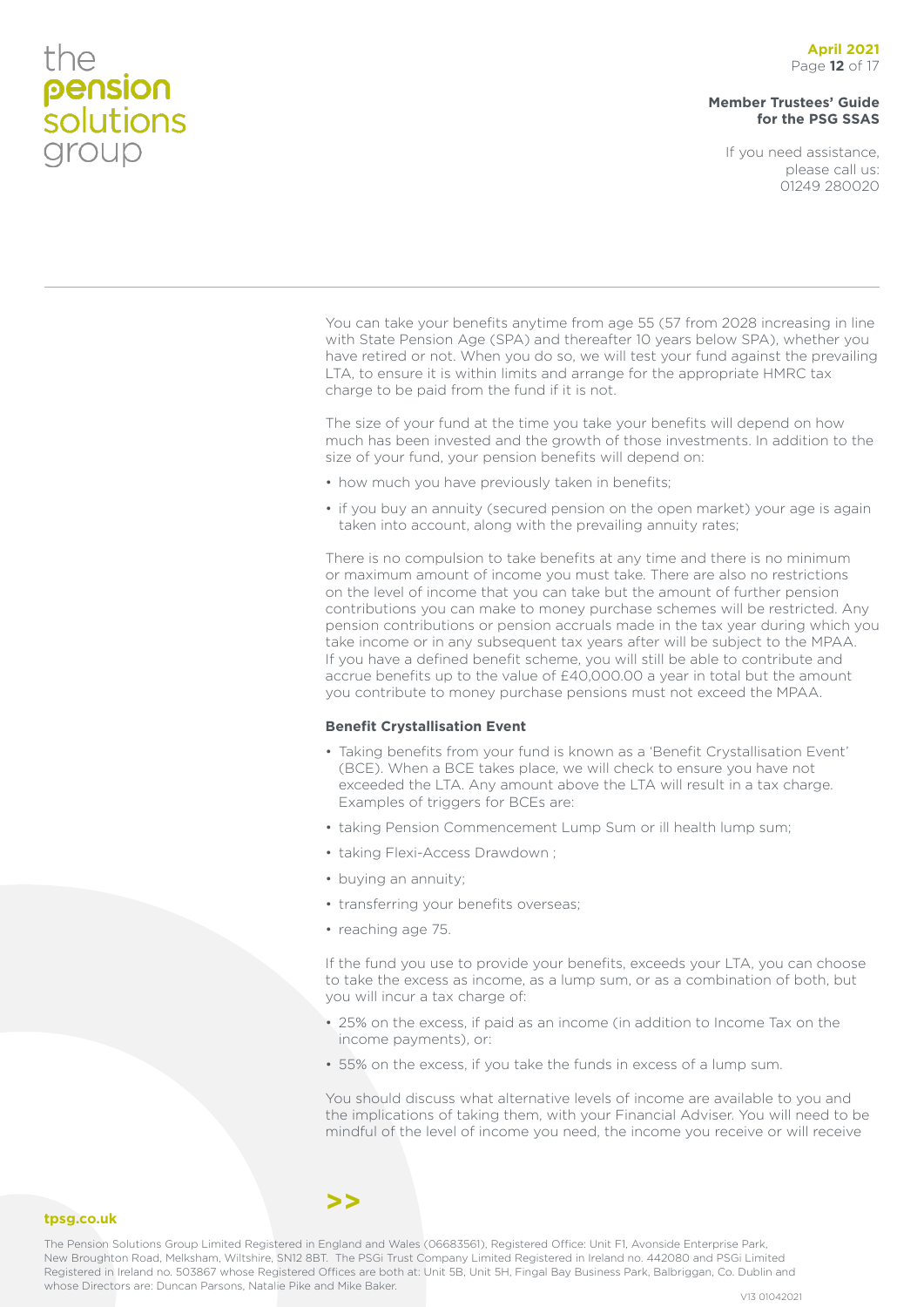### **Member Trustees' Guide for the PSG SSAS**

If you need assistance, please call us: 01249 280020

from other sources, as well as the rise in the cost of living and the need to provide for dependants.

You can vary your income level at any time. We will send you annual statements that illustrate the progress of your fund, taking into account withdrawals, fees and the performance of your investments. This will provide you with the information you need to review your SSAS with your Financial Adviser.

### **What benefits are available on death?**

How and what may be paid in the event of your death, is dependent on a number of factors such as the age at death of the person passing down the fund. You can nominate a beneficiary of your choice to receive your fund and this is not limited to family members.

### **Death before age 75:**

If you die before age 75 death benefits may be payable to parties entitled to receive them as follows:

- a tax free lump sum to a nominated Beneficiary;
- income payments from the SSAS to a nominated Beneficiary paid as Flexi-Access Drawdown or secured via a lifetime annuity.

All funds must be designated within 2 years from when the scheme administrator was/ought to have been aware of the death. If the funds were not designated within this 2 year period a tax charge will be levied and the lump sum will be tested against the LTA. If you do not have any Protection, HMRC will levy a 45% tax charge to the funds in excess of the LTA and the recipients are liable for this charge. However, there is no Inheritance Tax payable, unless paid to your estate.

If you do not have any dependants, a charity can receive a lump sum, currently without a tax charge (and without any test against the LTA).

Death before or after taking benefits after age 75:

If you die whilst you are age 75 or over, regardless of whether you are taking income payments in the form of Flexi-Access Drawdown, death benefits may be payable to parties entitled to receive them, as follows:

- a lump sum or income, to a nominated Beneficiary less a tax charge at the recipient's MarginalRate;
- income payments from the SSAS, to a qualifying dependant(s), paid as Flexi-Access Drawdown or secured via a lifetime annuity.

If you do not have any dependants, a charity can receive a lump sum, currently without a tax charge (and without any test against the LTA).

If you die after buying an annuity:

any dependant's pension that you selected will continue for their lifetime;

### **tpsg.co.uk**

The Pension Solutions Group Limited Registered in England and Wales (06683561), Registered Office: Unit F1, Avonside Enterprise Park, New Broughton Road, Melksham, Wiltshire, SN12 8BT. The PSGi Trust Company Limited Registered in Ireland no. 442080 and PSGi Limited Registered in Ireland no. 503867 whose Registered Offices are both at: Unit 5B, Unit 5H, Fingal Bay Business Park, Balbriggan, Co. Dublin and whose Directors are: Duncan Parsons, Natalie Pike and Mike Baker.<br>V13 01042021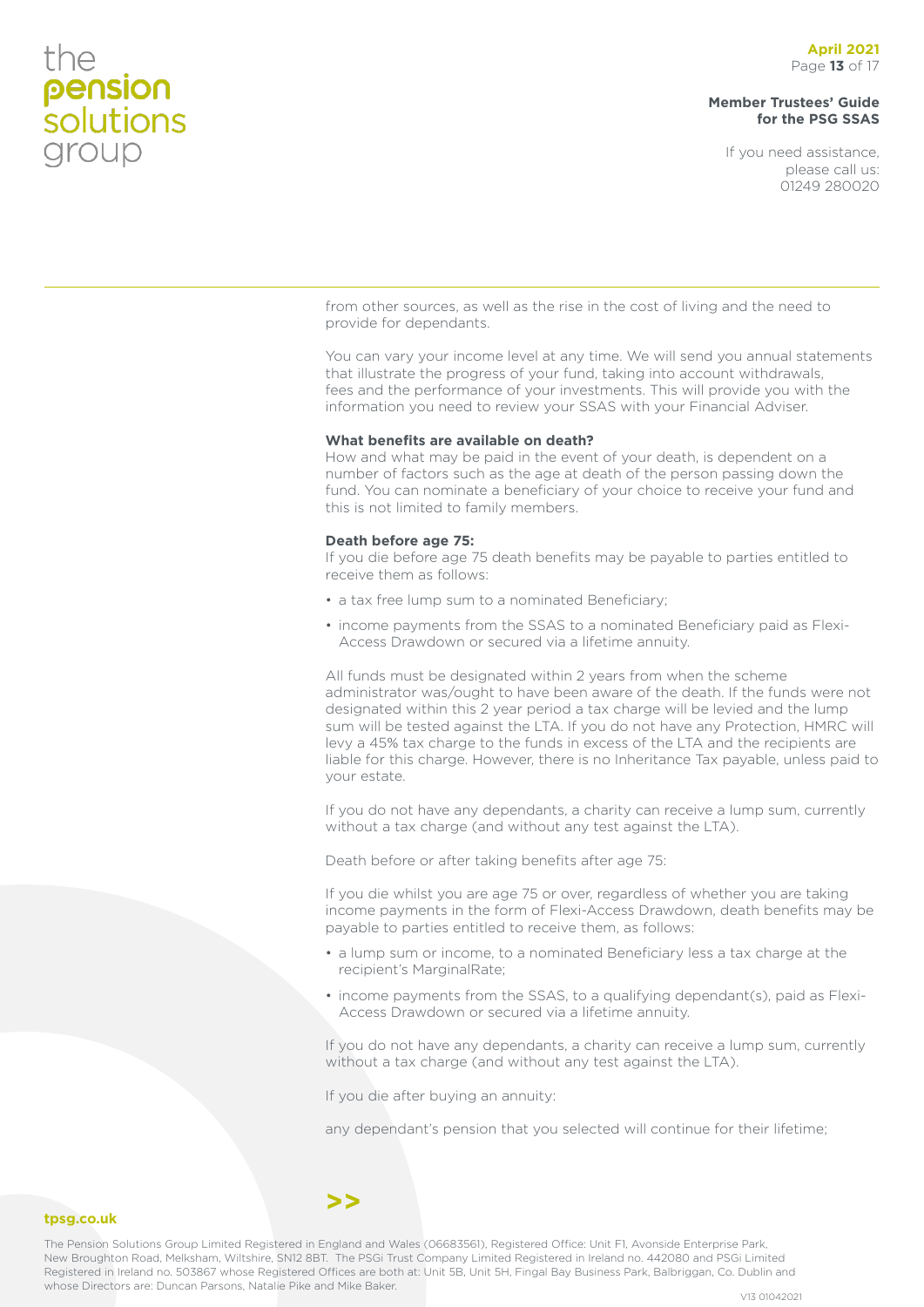### **Member Trustees' Guide for the PSG SSAS**

If you need assistance, please call us: 01249 280020

if you die soon after buying your annuity, it will continue to be paid for any guarantee period thatwas specified at the time of purchase.

### **Definition of a dependant:**

A dependant is defined as one of the following:

- a spouse at date of death;
- a child under 23;
- a child over 23 dependant on grounds of physical or mental impairment;
- a person who is not a spouse or child of the member, but:
	- is financially dependent on the member;
	- has a financial relationship with the member and a mutual dependency;
	- is a person who is dependent on the member on the grounds of physical or mental impairment.

### **What fees will I have to pay?**

There are flat rate annual fees that cover the general day to day administration of your SSAS, which vary according the activities your SSAS is involved in and the value and type of investments it holds. In addition there are one-off fees that relate to specific transactions, such as property purchase. All our fees are detailed in our Services and Fees. Please refer to this along with our other documentation.

Unless there is a major change in governing legislations or regulations, administration and Trustee fees will normally only increase each year by the higher of 3% or in line with annual increase in the index of Average Weekly Earnings (AWE).

There are no hidden fees, such as deducting a proportion of bank interest earned on your funds held on deposit, which can account for significant increases to the overall annual fees that you pay, compared with those quoted.

All fees will normally be paid by the Sponsoring Employer of the SSAS. We will always issue our invoices in advance, to allow sufficient time for funds to be made available.

### **Additional Information Unauthorised payments**

Payments out of the SSAS, which are not authorised under The Finance Act 2004 as amended, are defined as unauthorised payments.

The regulations governing Registered Pension Schemes contain numerous ways in which an unauthorised payment may be made. An unauthorised payment is defined as a payment made by a registered scheme, that is not permitted by the SSAS rules or regulations relating to the following:

- benefits paid before the minimum pension age;
- taxable investments or exceeding permitted maximums (e.g. borrowing more than 50% of net SSAS funds);

### **tpsg.co.uk**

The Pension Solutions Group Limited Registered in England and Wales (06683561), Registered Office: Unit F1, Avonside Enterprise Park, New Broughton Road, Melksham, Wiltshire, SN12 8BT. The PSGi Trust Company Limited Registered in Ireland no. 442080 and PSGi Limited Registered in Ireland no. 503867 whose Registered Offices are both at: Unit 5B, Unit 5H, Fingal Bay Business Park, Balbriggan, Co. Dublin and whose Directors are: Duncan Parsons, Natalie Pike and Mike Baker.<br>V13 01042021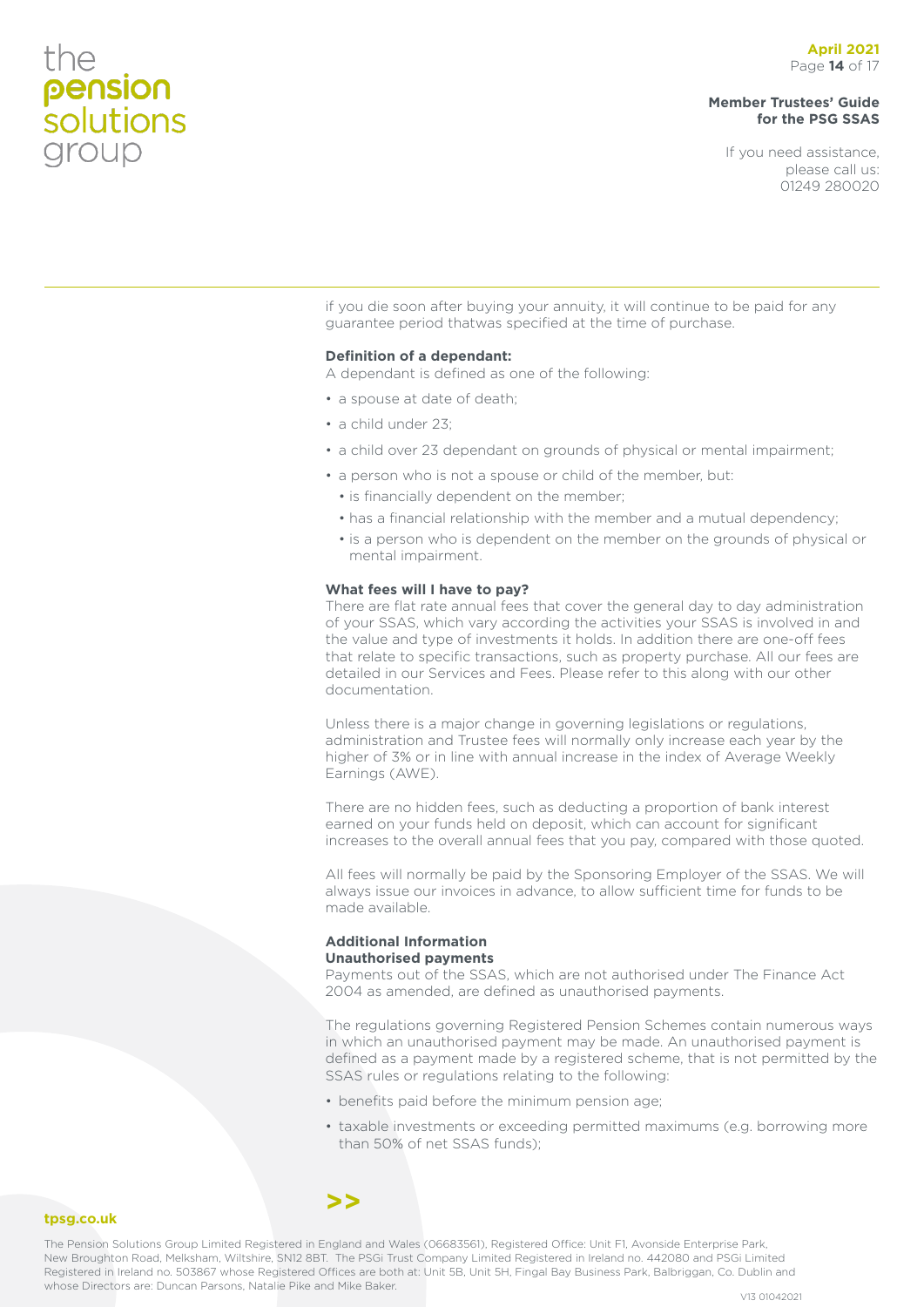### **Member Trustees' Guide for the PSG SSAS**

If you need assistance, please call us: 01249 280020

- writing off income due to the SSAS if it's due from a connected party;
- other payments, which may be made by a Registered Pension Scheme (e.g. limits on refund of surplus).

If an unauthorised payment is made, or is deemed to have been made, the recipient of the payment will be liable to a tax charge of 40% assessed on the value of the payment. This tax charge is known as an unauthorised payment charge. A Scheme Sanction Charge of 15% of the value of the payment will also be levied on the Scheme Administrator. Further tax charges may also arise as a consequence of the unauthorised payment.

### **Important note on tax**

This document is based upon our understanding of current UK legislation and HMRC practice, both of which are subject to change. It is not a substitute for detailed advice or a statement of law. Tax relief rates may also change and will be based on a member's personal circumstances and this may affect the amount of benefits the member receives.

### **Data Protection**

TPSG will register the Scheme with the Information Commissioner's Office on behalf of the Trustees as the Trustees are a Data Controller for the purposes of the legislation.

### **Access to impartial guidance**

The government provides a service which offers free and impartial guidance on how you are able to exercise your freedom of choice in accessing your pension. "Pension Wise", as it is known provides impartial guidance to help answer questions you may have on how the different ways in which you can draw your pension work, what you can do with your pension savings and which elements are tax free. The service is provides by the Citizens Advice Bureau and the Pensions Advisory Service. Pension Wise is available on the phone, online and face to face.

### **Complaints**

If you have a complaint about the services we provide please contact The Chief Operating Officer at:

The Chief Operating Officer The Pension Solutions Group Limited The Coach House Box House Bath road Box SN13 8AA

**tpsg.co.uk**

The Pension Solutions Group Limited Registered in England and Wales (06683561), Registered Office: Unit F1, Avonside Enterprise Park, New Broughton Road, Melksham, Wiltshire, SN12 8BT. The PSGi Trust Company Limited Registered in Ireland no. 442080 and PSGi Limited Registered in Ireland no. 503867 whose Registered Offices are both at: Unit 5B, Unit 5H, Fingal Bay Business Park, Balbriggan, Co. Dublin and whose Directors are: Duncan Parsons, Natalie Pike and Mike Baker.<br>V13 01042021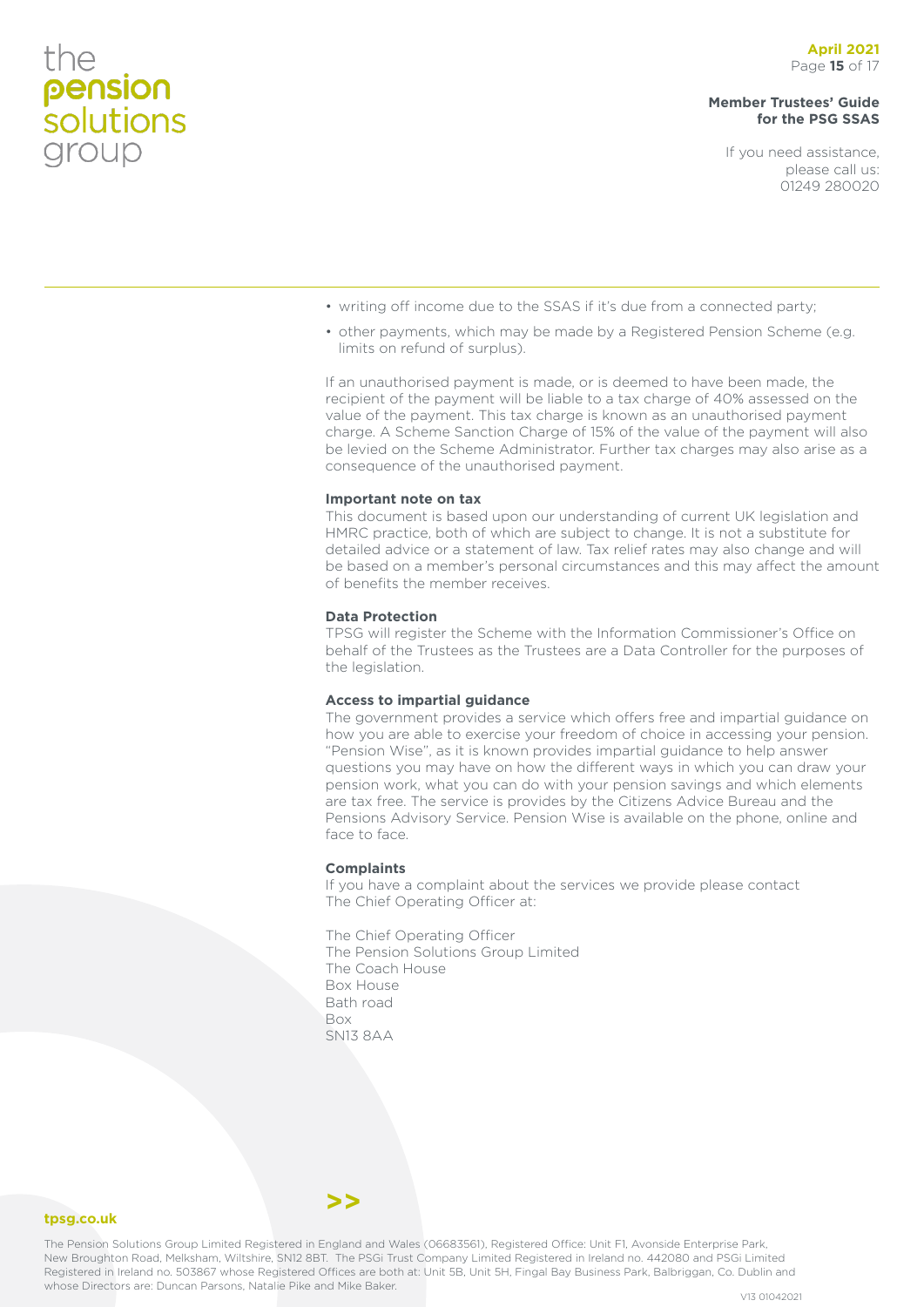### **April 2021** Page **16** of 17

### **Member Trustees' Guide for the PSG SSAS**

If you need assistance, please call us: 01249 280020

If you are not satisfied with the outcome, you can write to:

The Pensions Ombudsman 10 South Colonnade Canary Wharf E14 4PU

You may also obtain assistance from:

The Pensions Advisory Service (TPAS) 11 Belgrave Road London SW1V 1RB Law

The law of England will apply.

### **The Pension Solutions Group Ethical pricing policy**

TPSG is proud to operate an ethical pricing policy which ensures there are no hidden charges. For example some providers take a slice of the interest earned on the monies held in SSAS bank accounts – we do not. What we charge is what you see in our Services and Fees document and nothing more.

On occasion, we may refer to a fee as 'time cost'. This is not a smoke screen to allow us to charge as we see fit, it is only ever used when dealing with a task that we know from extensive experience is hard to price. In those rare situations, not only will we discuss and advise the likely fee before starting the work, we will provide evidence of the time spent used to calculate the final fee. We believe this to be the fairest and most honest way of addressing such issues.

#### **Why TPSG?**

Here at TPSG, we know how important it is not just to promise dedicated and efficient administration for your retirement fund, but to actually deliver it. Our highly motivated people have honed their considerable experience during their many years in the industry. This enables us to ensure that all aspects of self invested administration, from concept to establishment, ongoing investment selection and the timely payment of benefits, are in good hands. Our team is focused on making your experience, when placing your retirement plans in our care, the one you'd given up hope of finding.

We have strong opinions, not just on how self invested administration should be done but perhaps, more importantly, how it shouldn't. You will find that it is these shared opinions that form the foundations of all we do and how and why we do it. They motivate us to offer you something genuinely different – a straight forward 'do what we say we will' approach.

In addition, we want to demonstrate how innovative and effective we are. We've all been told, 'the answer is yes – what is the question?' However, what is actually the case all too often is 'the answer is yes as long as our administration systems can cope and we have the technical know how'. We take no small amount of pride in being able to offer you positive answers to questions you hadn't even thought to ask.

### **>>**

**tpsg.co.uk**

the

pension<br>solutions<br>group